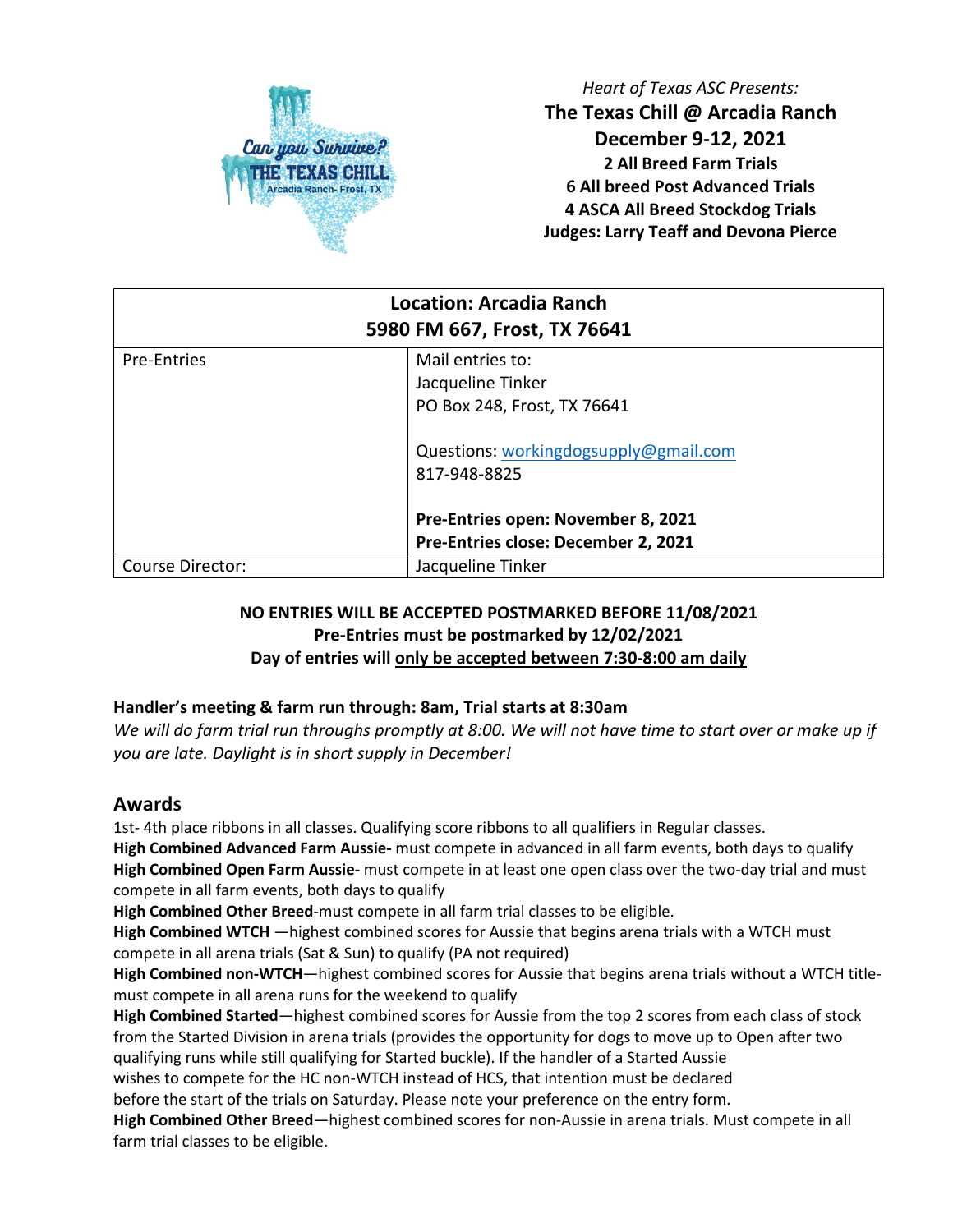# **EARN POINTS TOWARDS THE LONE STAR CIRCUIT AWARDS AT THIS TRIAL!**

**Trial 1 of 5 in the Lone Star Circuit. Go to www.stockdogtrainer.com/lone-star-circuit for info! Schedule of Events:** 

| Course                                                                                 | <b>Classes Offered</b> | <b>Stock</b> | # head/ | Judge         | <b>Pre-Entry</b> | Day of           |  |  |
|----------------------------------------------------------------------------------------|------------------------|--------------|---------|---------------|------------------|------------------|--|--|
|                                                                                        |                        |              | run     |               | Fee              | <b>Entry Fee</b> |  |  |
| Trial #1- Thursday, December 9, 2021 - Handler's Meeting- Course Run- Through: 7:30 am |                        |              |         |               |                  |                  |  |  |
| Farm                                                                                   | Open, Advanced         | Cattle       | Min 5   | Larry Teaff   | 50.00            | 55.00            |  |  |
| Farm                                                                                   | Open, Advanced         | Goats        | Min 5   | Larry Teaff   | 40.00            | 45.00            |  |  |
| Farm                                                                                   | Open, Advanced         | Mixed        | Min 5   | Devona Pierce | 40.00            | 45.00            |  |  |
| Farm                                                                                   | Open, Advanced         | <b>Ducks</b> | Min 5   | Devona Pierce | 40.00            | 45.00            |  |  |
| Trial #2- Thursday, December 9, 2021 - Starts following last farm sheep run            |                        |              |         |               |                  |                  |  |  |
| PA-A                                                                                   | A, O, S, JH, FEO, NH   | Cattle       | $3 - 5$ | Larry Teaff   | 50.00            | 55.00            |  |  |
| PA-A                                                                                   | A, O, S, JH, FEO, NH   | Sheep        | 5       | Larry Teaff   | 40.00            | 45.00            |  |  |
| Trial #3 Friday, December 10, 2021 - Handler's Meeting- Course Run- Through: 7:30 am   |                        |              |         |               |                  |                  |  |  |
| Farm                                                                                   | Open, Advanced         | Cattle       | Min 5   | Devona Pierce | 50.00            | 55.00            |  |  |
| Farm                                                                                   | Open, Advanced         | Goats        | Min 5   | Devona Pierce | 40.00            | 45.00            |  |  |
| Farm                                                                                   | Open, Advanced         | Mixed        | Min 5   | Larry Teaff   | 40.00            | 45.00            |  |  |
| Farm                                                                                   | Open, Advanced         | <b>Ducks</b> | Min 5   | Larry Teaff   | 40.00            | 45.00            |  |  |
| Trial #4 Friday, December 10, 2021 - Starts following last farm sheep run              |                        |              |         |               |                  |                  |  |  |
| PA-A                                                                                   | A, O, S, JH, FEO, NH   | Cattle       | $3 - 5$ | Devona Pierce | 50.00            | 55.00            |  |  |
| PA-A                                                                                   | A, O, S, JH, FEO, NH   | Goats        | 5       | Devona Pierce | 40.00            | 45.00            |  |  |
| Trial #5 Saturday, December 11, 2021 - Handler's Meeting 7:30                          |                        |              |         |               |                  |                  |  |  |
| $G/PA-A$                                                                               | A, O, S, JH, FEO, NH   | Cattle       | $3 - 5$ | Larry Teaff   | 50.00            | 55.00            |  |  |
| $G/PA-A$                                                                               | A, O, S, JH, FEO, NH   | Goats        | $3 - 5$ | Devona Pierce | 40.00            | 45.00            |  |  |
| $G/PA-A$                                                                               | A, O, S, JH, FEO, NH   | <b>Ducks</b> | 5       | Larry Teaff   | 35.00            | 45.00            |  |  |
| Trial #6 Saturday, December 11, 2021 - Starts following trial 5                        |                        |              |         |               |                  |                  |  |  |
| $G/PA-A$                                                                               | A, O, S, JH, FEO, NH   | Cattle       | $3 - 5$ | Devona Pierce | 50.00            | 55.00            |  |  |
| $G/PA-A$                                                                               | A, O, S, JH, FEO, NH   | Goats        | $3 - 5$ | Larry Teaff   | 40.00            | 45.00            |  |  |
| $G/PA-A$                                                                               | A, O, S, JH, FEO, NH   | <b>Ducks</b> | 5       | Devona Pierce | 35.00            | 45.00            |  |  |
| Trial #7 Sunday, December 12, 2021 - Handler's Meeting 7:30                            |                        |              |         |               |                  |                  |  |  |
| $G/PA-A$                                                                               | A, O, S, JH, FEO, NH   | Cattle       | $3 - 5$ | Devona Pierce | 50.00            | 55.00            |  |  |
| $G/PA-A$                                                                               | A, O, S, JH, FEO, NH   | Goats        | $3 - 5$ | Larry Teaff   | 40.00            | 45.00            |  |  |
| $G/PA-A$                                                                               | A, O, S, JH, FEO, NH   | <b>Ducks</b> | 5       | Devona Pierce | 35.00            | 45.00            |  |  |
| Trial #8 Sunday, December 12, 2021 - Starts following trial 7                          |                        |              |         |               |                  |                  |  |  |
| $G/PA-A$                                                                               | A, O, S, JH, FEO, NH   | Cattle       | $3 - 5$ | Larry Teaff   | 50.00            | 55.00            |  |  |
| $G/PA-A$                                                                               | A, O, S, JH, FEO, NH   | Goats        | $3 - 5$ | Devona Pierce | 40.00            | 45.00            |  |  |
| $G/PA-A$                                                                               | A, O, S, JH, FEO, NH   | <b>Ducks</b> | 5       | Larry Teaff   | 35.00            | 45.00            |  |  |

*A - Advanced, O - Open, S - S tarted, JH - Jr. Handler, N H - N vice Handler, FEO – For Exhibition Only*

#### **Entries**

Entries will be accepted in postmark order. In case of duplicate postmark entries,

A random draw will be conducted to determine the order or acceptance.

Each draw will entitle that dog to be entered in each of the classes available.

Confirmation will be sent if an email address is provided.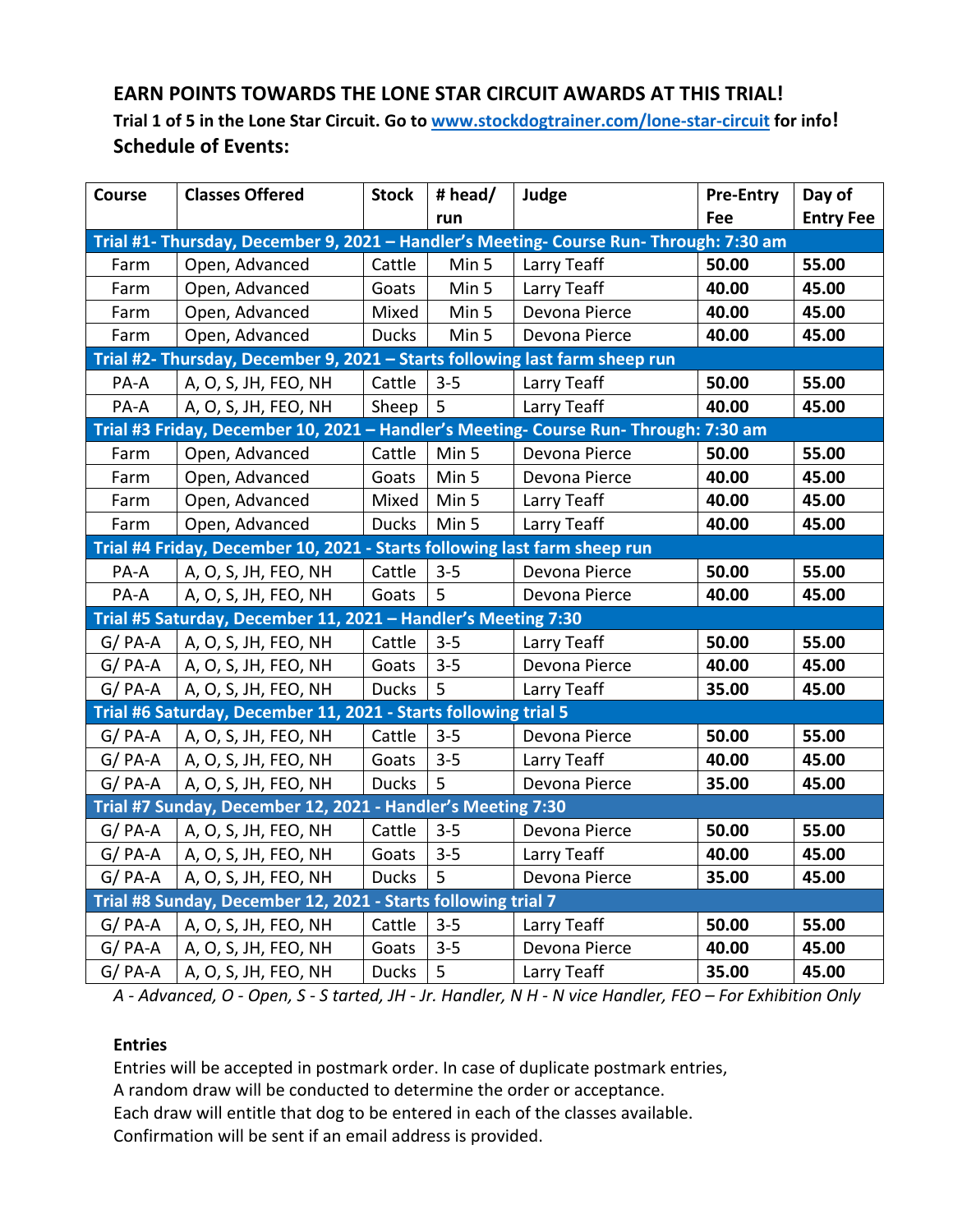Selling runs is not permitted unless the trial is full. If the trial is full and you wish to sell a run, the transaction must be handled by the Trial Secretary. All offers to buy or sell runs must be submitted to the trial secretary by 7:30am daily.

Any checks returned for insufficient funds will be considered a voided entry. There is a \$75 service charge for returned checks. If entries are resubmitted, payment must be in the form of cash, Money Order or Cashiers' Check. Checks will be deposited December 6, 2021.

# **Food**:

We will be inviting a food truck out here. Meals cost about \$10-15. Please be kind and tip generously.

# **Notices to Exhibitors**

- Entry forms can be downloaded at http://www.asca.org/Portals/0/stockentwfill.pdf. NOTE: Only the newest version of the Stockdog Entry Form will be accepted.
- In order to have ASCA trial points tracked and to receive ASCA titling certificates, each non-ASCA registered dog will be required to have an ASCA Tracking Number. A Tracking Number Application can be downloaded at http://asca.org/Portals/0/trackapp.pdf.
- Entry fees will not be refunded in the event that a dog is absent, disqualified, excused by a veterinarian or judge, or barred from competition by the Trial Committee.
- Run order will be determined by random drawing by Course Director or Trial Secretary prior to the trial.
- Additional entries will be made from a waiting list established in order of receipt.
- Scores from the Junior Handler and Novice Handler Division are not eligible toward certification or special awards (i.e., Started/Open/ Advanced, Sheep/Cattle/Ducks, Weekend High Combined, etc).
- Should the entered dog injure stock, owner of the dog will pay for veterinarian services or will pay the market value of the stock (at the stock owner's option) see ASCA's Agreement on the back of the entry form). Market value of the stock has been determined to be \$750 for cattle, \$250 for sheep/goats, and \$45 for fowl.
- Other Breeds All herding breeds and mixes thereof listed as eligible to compete in ASCA Stockdog Trials.
- Training devices (mechanical and/or electrical) will not be permitted on trial grounds.
- Bitches in season are permitted and will run in draw order.
- Each owner/handler is responsible for their dog(s). Dogs must be confined or on lead at all times, except when competing. Dogs are not allowed to run loose on the trial site.
- This trial will follow all rules of the Australian Shepherd Club of America.
- Exhibitors are expected to pick up after their dogs.

# **Direction to the trial site:**

From 35- Take Hwy 22 east to Frost (about 20 miles). Turn right (south) on FM 667/Garrity Street in Frost. Go 3 miles south – Arcadia Ranch is on the left- white pipe fencing

From 45- Take Hwy 31/ Martin Luther King Jr Blvd west. Turn Right on to S 15<sup>th</sup> Street 0.4 miles, then left on to TX-22 West. To Frost about 20 miles, then left on FM 667 (Garrity St). South 3 miles. Arcadia Ranch is on the left- white pipe fencing.